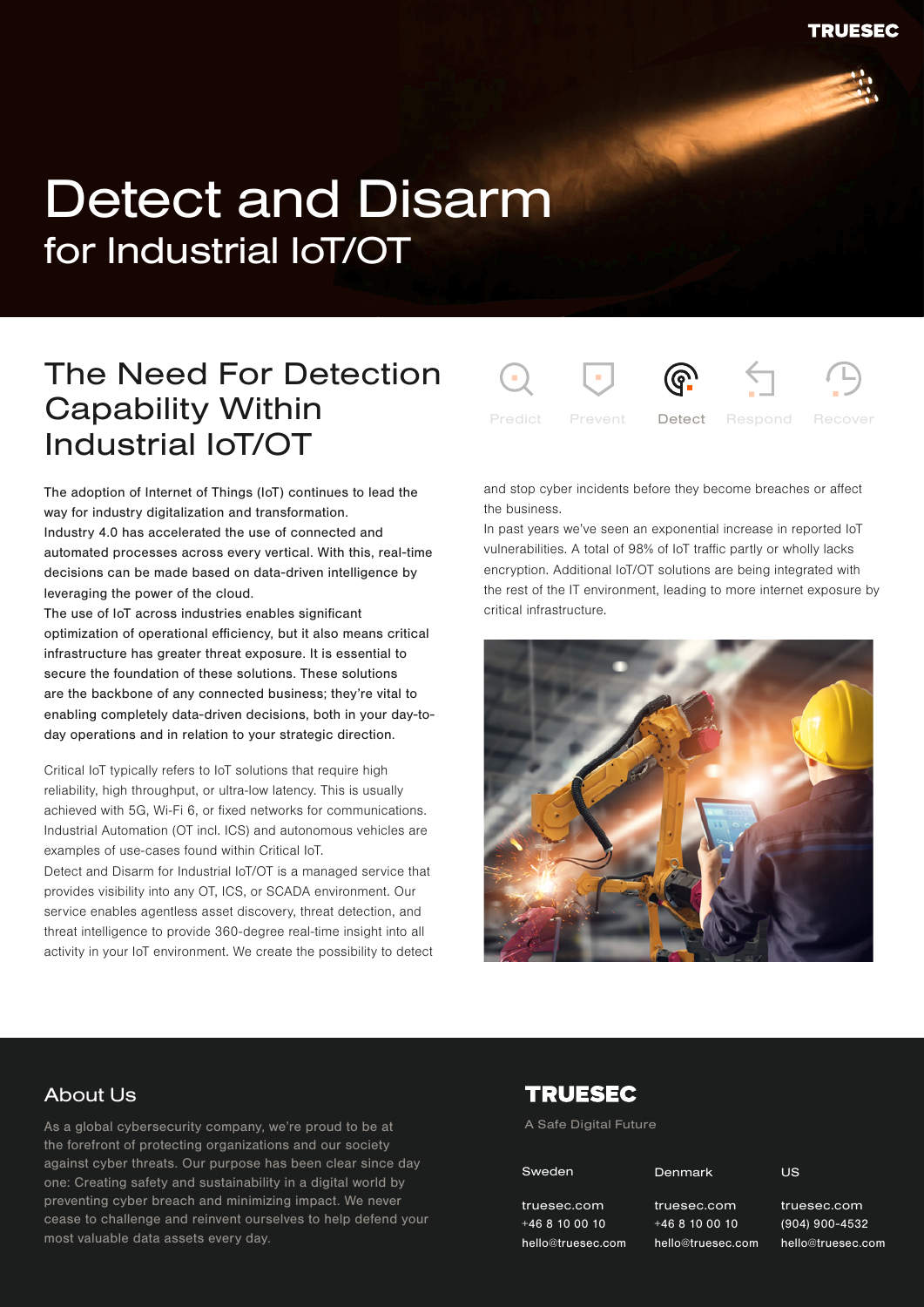### The Truesec Promise

We always strive for the best results for our customers. That is a Truesec promise.

#### Who This Is For

IoT is in every industry – but the solutions differ somewhat across industries. To provide tailor-made services fit for purpose, we categorize IoT into two branches, Massive IoT and Critical IoT.

Massive IoT typically comprises low-cost, low-energy, and dataconsuming devices deployed in large-scale numbers leveraging NB-IoT/CAT-M & LoRa – typically for Smart Metering, Climate Monitoring, and similar Remote Monitoring use-cases.

Critical IoT enables applications that require high reliability, high throughput, and ultra-low latency. The typical use-cases are seen within industrial automation with connected ICS/SCADA systems (OT). Networks with high availability are used, e.g., 5G, Wi-Fi 6, and fixed network.

Massive IoT e.g. Smart Metering, Climate Monitoring

Low-Cost Low-Energy Massive Scale NB-Iot/CAT-M/LoRa

Critical IoT e.g. Industrial Automation Autonomous Vehicles

High-Reliability High-Throughput Ultra-Low Latency 5G/Wi-Fi 6/Fiber

Our Detect and Disarm for Critical IoT service integrates natively into our Security Operations Center, providing visibility across IT, IoT, and OT environments, through one unified experience.



### How We Do It

A Safe Digital Future

**TRUESEC** 

We customize a combination of capabilities and tooling for each client to stop and prevent cyber attacks in the most efficient way for each customer, based on their specific requirements such as threat exposure, budget, and risk appetite.

We are capability centric and tool agnostic. All capabilities may be combined in a custom fashion, as well as scaled up and down as you go. The capabilities we offer are designed to counteract every stage of a cyber-attack event chain and control its entirety; this

includes active 24/7 attack monitoring and remediation, proactive threat hunting, preventive threat intelligence, and counteractive incident response and recovery.

After the structured onboarding of the service in your environment, you'll receive the benefits of Truesec's combined strengths, including parts of the Secure Operations Team, Incident Response Team, and the Threat Intelligence Unit.

hello@truesec.com

 $1532$ hello@truesec.com

| Sweden       | Denmark      | <b>US</b>      |
|--------------|--------------|----------------|
| truesec.com  | truesec.com  | truesec.com    |
| $+468100010$ | $+468100010$ | $(904)$ 900-45 |

hello@truesec.com